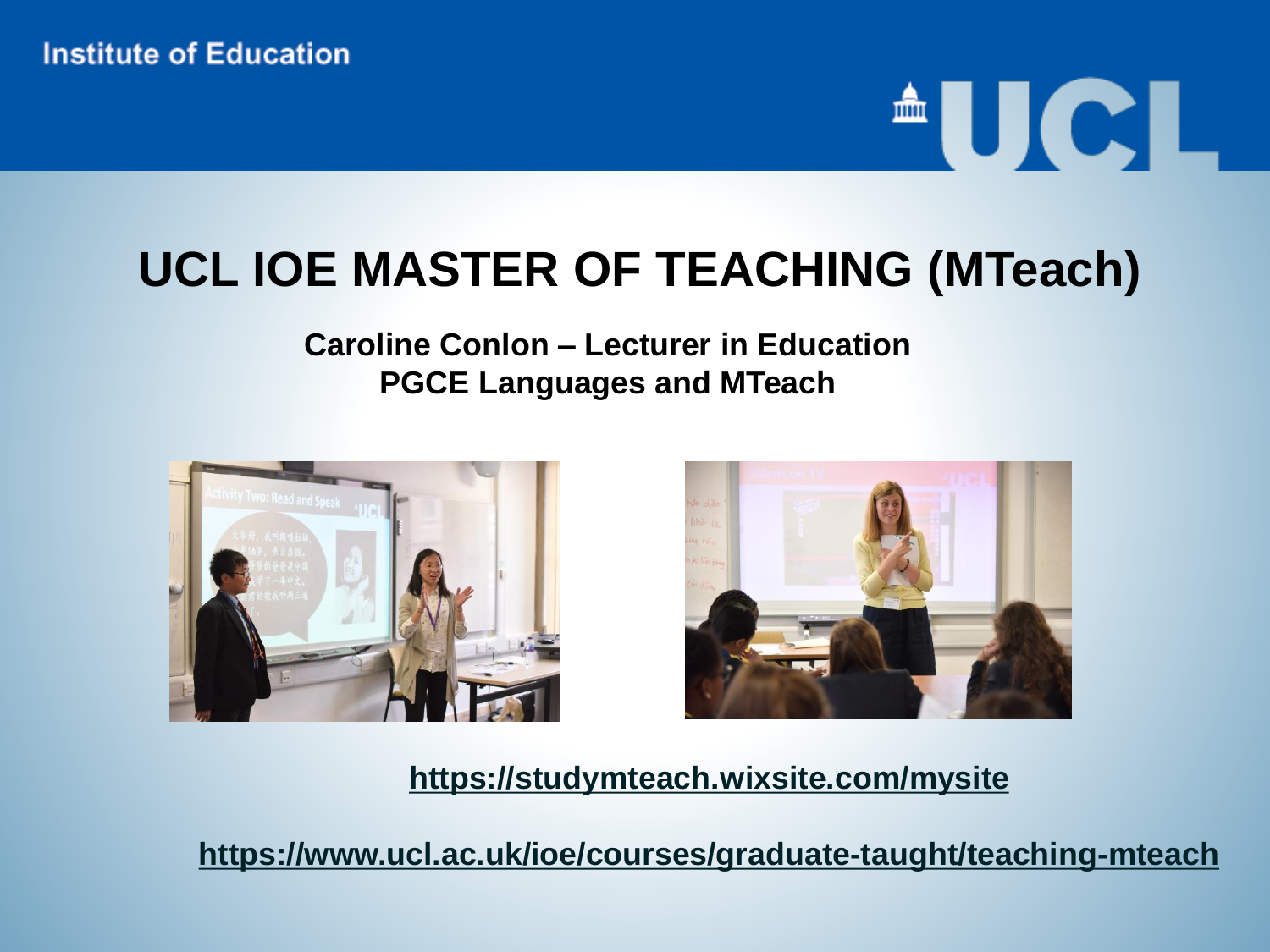#### **Institute of Education**

# $^{\text{A}}$ UCL

#### Master of Teaching **(MTeach)** campus pathways

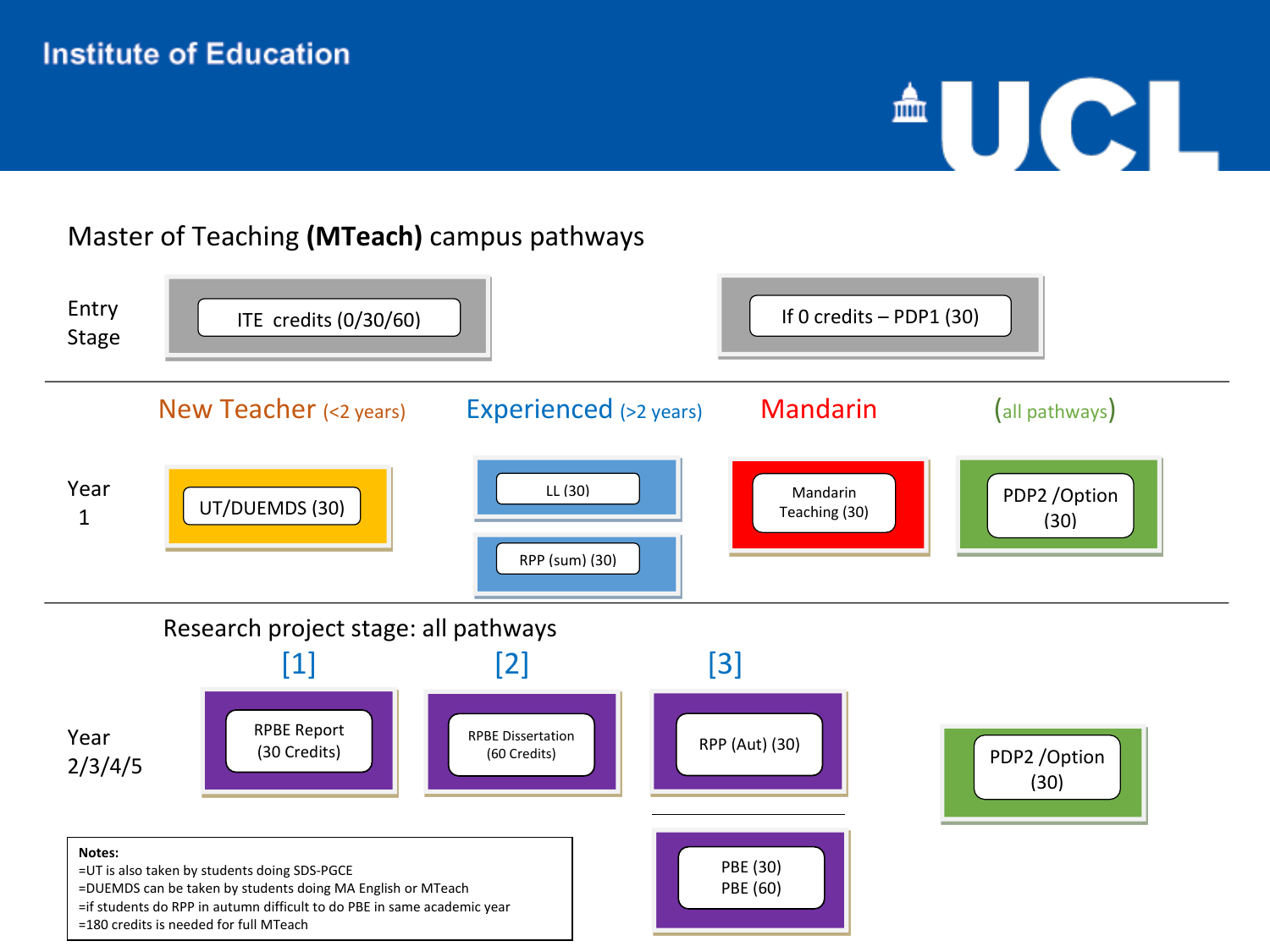| Understanding the Teaching and Learning of Mandarin Chinese in Schools<br>(UTMCH) 2017-18 |                                                                                                                       |
|-------------------------------------------------------------------------------------------|-----------------------------------------------------------------------------------------------------------------------|
| <b>Sessions at the IOE:</b>                                                               | <b>Online discussions (ODs) &amp; tasks</b>                                                                           |
| -Sept/October- Induction                                                                  |                                                                                                                       |
| (twilight)                                                                                | 1. Starter task---Posted to your tutor group                                                                          |
| -Saturday November (all day)<br>-Saturday Feb/March<br>(all day)                          | - Pen portrait of yourself for other members in the group, School<br>focused posting                                  |
| (all day)<br>-Saturday June                                                               |                                                                                                                       |
| Coursework:                                                                               | 2. Planning and developing classroom materials<br>Introduce (with examples) how you have planned a lesson and explain |
| June 'Conference'                                                                         | why you have arranged your teaching in this way. Read and comment                                                     |
| + Peer presentation of 'work in                                                           | on what you think about your colleagues' planning arrangements                                                        |
| progress'                                                                                 |                                                                                                                       |
| + A4 briefing/overview paper                                                              | 3. Managing your class                                                                                                |
| + evaluation forms                                                                        | Describe a memorable teaching experience in your career (it could be                                                  |
| (1500 words equivalent)                                                                   | either an interesting lesson, a successful lesson or a rather                                                         |
|                                                                                           | disappointing teaching experience).                                                                                   |
| Coursework for formal                                                                     |                                                                                                                       |
| assessment:                                                                               | 4. Testing and Assessment                                                                                             |
| 3500 words with appendices that                                                           | Describe and critique how you usually assess pupils and what you                                                      |
| includes work presented in mid<br>June.                                                   | think is the most effective method for assessing student progress.                                                    |
| <b>DEADLINE FOR SUBMISSION:</b><br>03 SEPTEMBER 2018                                      |                                                                                                                       |